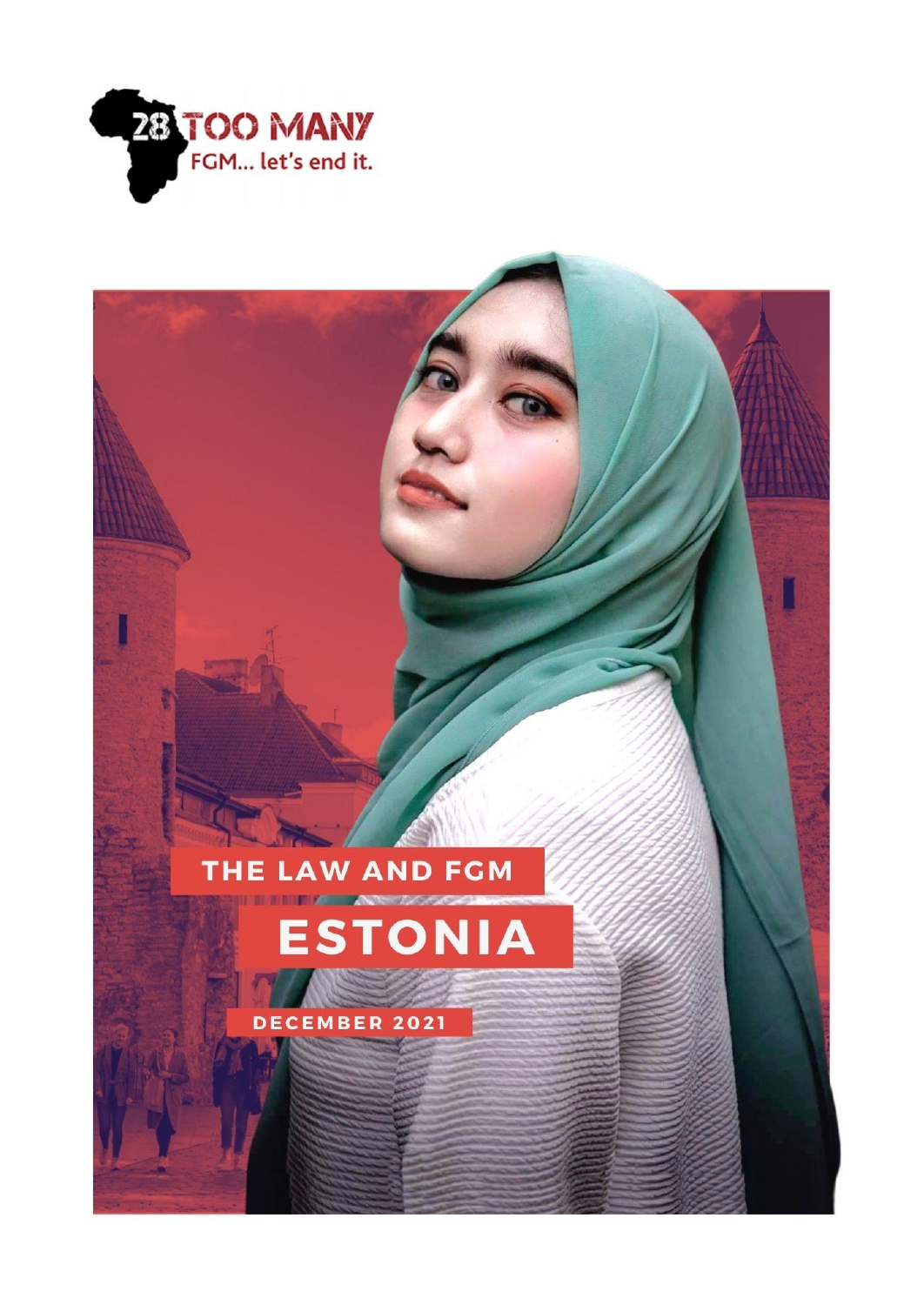# **National Legal Framework**

### **Overview of National Legal Framework in Estonia**

### *National legislation:*

| X | Specific law/provision criminalising FGM                                   |
|---|----------------------------------------------------------------------------|
| X | Provides a definition of FGM                                               |
|   | Criminalises the performance of FGM                                        |
|   | Criminalises the procurement, arrangement and/or assistance of acts of FGM |
| X | Obligation to report incidents of FGM to the authorities                   |
|   | Criminalises the participation of medical professionals in acts of FGM     |
| X | Extraterritorial application regardless of double criminality              |

### **Introduction**

Estonia is a country in northern Europe with an estimated population of 1.3 million.<sup>1</sup> Estonia is a unitary republic with a parliamentary democracy. It has a civil-law legal system.

### **FGM Prevalence**

There is no information available on the prevalence of female genital mutilation (*FGM*) in Estonia, either for girls and women who have undergone FGM or those who are at risk of FGM. It is known that very few women originating from countries where FGM is practised are living in Estonia.<sup>2</sup>

## **National Legal Framework**

### **General Law**

There is no specific law criminalising FGM in Estonia, nor have we encountered any statements by the Estonian Government condemning FGM or confirming the application of general criminal law to it.

However, Estonia has ratified the Istanbul Convention,<sup>3</sup> and general criminal law does implicitly apply to FGM.

FGM could fall under **Articles 118 and 121 of the Penal Code of the Republic of Estonia (2001, as amended)** (the *Criminal Code*) on causing serious health damage and physical abuse, respectively. Which offence FGM would fall under would be dependent on the consequences of a specific instance.

• **Article 118(1) of the Criminal Code** prescribes that health damage will be considered 'serious' if, *inter alia*, it results in (1) a danger to life, (3) severe mental disorder, and (6) loss or cessation of functioning of an organ. **Article 118(1)** could apply, depending on the consequences of FGM. FGM can sometimes be life threatening when there is excessive bleeding or an infection, can cause a severe mental disorder such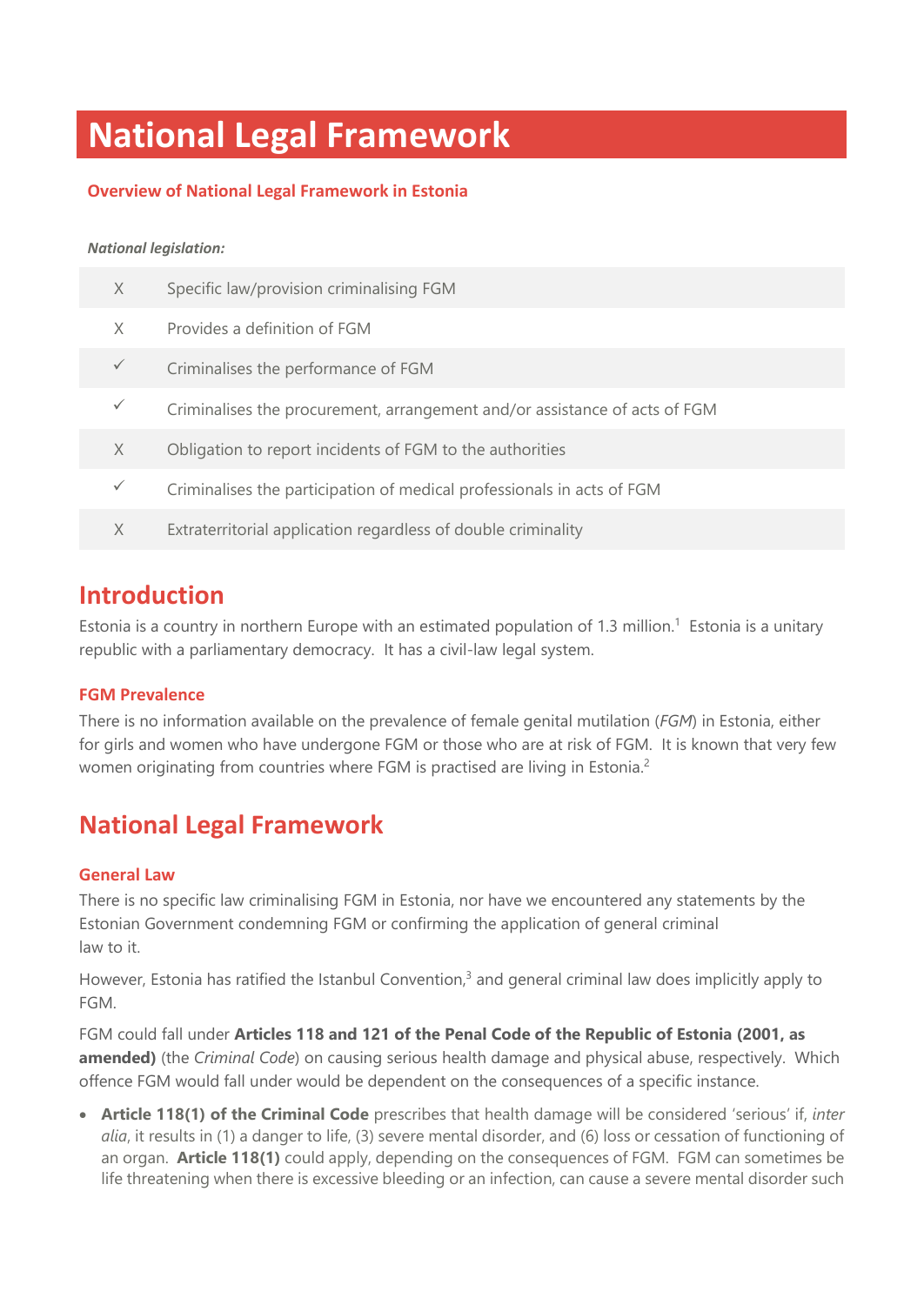as PTSD, and can also result in the loss of sensation or the (proper) functioning of the clitoris and other sexual organs.

• **Article 121(1)** describes 'physical abuse' as causing damage to the health of another person or physical abuse that causes pain. This would apply to all forms of FGM. **Article 121(2)** prescribes that causing health damage that persists for four weeks and committing abuse in a close relationship or relationship of subordination are aggravating circumstances.

Another (less obvious) possibility for prosecution in relation to FGM is **Article 134 of the Criminal Code**. Article 134 criminalises taking a person, through violence or deceit, to a country where it is possible to persecute or humiliate them on grounds of race or gender, when the person lacks legal protection against such treatment and does not have the possibility of leaving the state. This could be applied in cases where girls are taken abroad to undergo FGM, usually unbeknownst to them, to countries where FGM is not criminal, since they have no legal protection against the treatment they are subjected to and they cannot leave because they are usually not in possession of their own travel documents. Under **Article 134(2)(2)**, it is an aggravating circumstance if the victim is a minor.

### **Definition of FGM**

The law does not contain a definition of FGM, nor have we been able to find any government source defining FGM.

### **Women and Girls of All Ages**

The performance of FGM on women and girls of all ages has been criminalised in Estonia. The law does not contain an age restriction for the offences under **Articles 118, 121 and 134 of the Criminal Code**.

### **Procuring, Aiding and Abetting**

Procuring, aiding and abetting FGM are criminalised in Estonia through general criminal law.

It is unclear whether procuring FGM, when someone has a cutter (or any other person) perform FGM on the victim, qualifies someone as a 'joint principal perpetrator' or an accomplice ('abettor'). **Article 21(2) of the Criminal Code** prescribes that an offence is deemed to have joint principal perpetrators if an act committed by several persons jointly and in agreement comprises the necessary elements of an offence. However, the provision nor the law specifies how closely involved a person must be in the commission to be considered a joint perpetrator. **Article 22(2)** prescribes that an abettor is a person who intentionally induces another person to commit an intentional unlawful act. **Article 22(2)** would in any case apply to someone who procures FGM because that person induced another with money to commit FGM.

Aiding and abetting FGM qualify someone as an accomplice under **Article 22(1)**. **Article 22(3)** describes an 'aider' as a person who intentionally provides physical, material or moral assistance to an intentional, unlawful act of another person. As aforementioned, **Article 22(2)** describes an 'abettor' as a person who intentionally induces another person to commit an intentional, unlawful act. **Articles 21 and 22** are both applicable to **Articles 118, 121 and 134**.

### **Allowing the Use of Premises**

Allowing the use of premises for the purpose of FGM is (most likely) criminalised in Estonia through general criminal law. Allowing the use of premises can qualify as providing material assistance to the intentional, unlawful act of another person and thus as 'aiding' under **Article 22(3) of the Criminal Code**.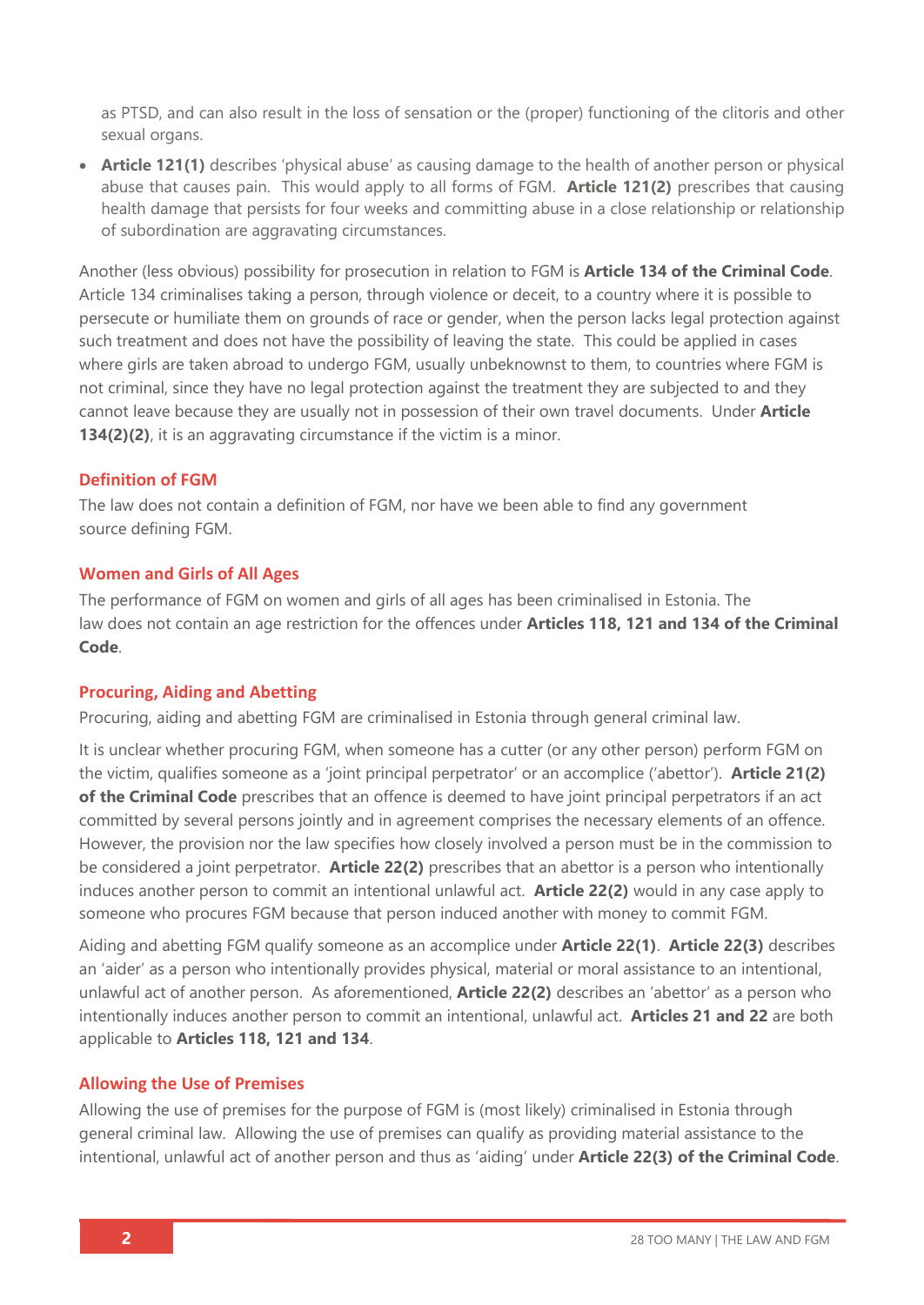### **Providing or Possessing Tools**

Providing (specific) tools for the purpose of FGM is (most likely) criminalised in Estonia under general criminal law. Providing (specific) tools can qualify as providing material assistance to the intentional, unlawful act of another person and thus as 'aiding' under **Article 22(3) of the Criminal Code**.

Possessing (specific) tools for the purpose of FGM has not been criminalised in Estonia. The **Criminal Code** does not contain a provision for the preparation of an offence, and possessing tools does not fall under the description of an 'attempt'. **Article 25(2)** prescribes that an 'attempt' is deemed to have started when a person directly starts the commission of the offence, according to the person's own understanding of the act. This cannot be said to apply to a situation where someone simply possesses the tools to start the commission of the offence.

### **Failure to Report FGM**

Failing to report FGM has not been criminalised in Estonia; however, there are general exceptions in civil law to professional secrecy and obligations to notify the authorities regarding physical danger and abuse.

Under **Article 768(2) of the Law of Obligations Act**, healthcare providers are permitted to breach their professional secrecy to a reasonable extent if failure to disclose certain information could result in patients significantly damaging themselves or other persons. This would apply in cases where a woman or girl wants to commit FGM on herself and could apply when she wants someone else to perform FGM on her. However, it is unclear whether this exemption also applies when the problem is another person trying to hurt the patient against their will.

Under **Article 27(2) of the Child Protection Act**, anyone who knows of a child whose wellbeing is threatened or has suspicions that the child is being abused or neglected must notify the local government or the child helpline service. Under **Article 31 of the Child Protection Act**, anyone who knows of a child in danger is under an obligation to immediately notify the authorities.

Under **Article 134(2) of the Family Law Act**, an official of a state agency or local government agency, a police officer, a healthcare professional, a judge, a prosecutor, a notary, a bailiff, a teacher or any other person who has information on a child whose wellbeing is endangered must notify the rural municipality government or city government of the residence of the child or a court thereof.

### **Medicalised FGM**

Medicalised FGM would be criminalised in Estonia under **Articles 118 and 121 of the Criminal Code**. There is no specific provision on medicalised FGM in the Criminal Code, nor one on malpractice by a licensed medical professional or medical quackery.

### **Extraterritoriality**

The **Criminal Code** extends application of Estonian criminal law to the commission of FGM abroad under the requirement of double criminality in all cases. **Article 7(1)** prescribes that Estonian criminal law applies to acts that amount to offences under Estonian criminal law and are also punishable in the countries where they were committed (double criminality), if they were committed:

- against an Estonian national; or
- by someone who was an Estonian national at the time of commission, someone who becomes an Estonian national after the commission, or an alien who has been detained in Estonia and is not extradited.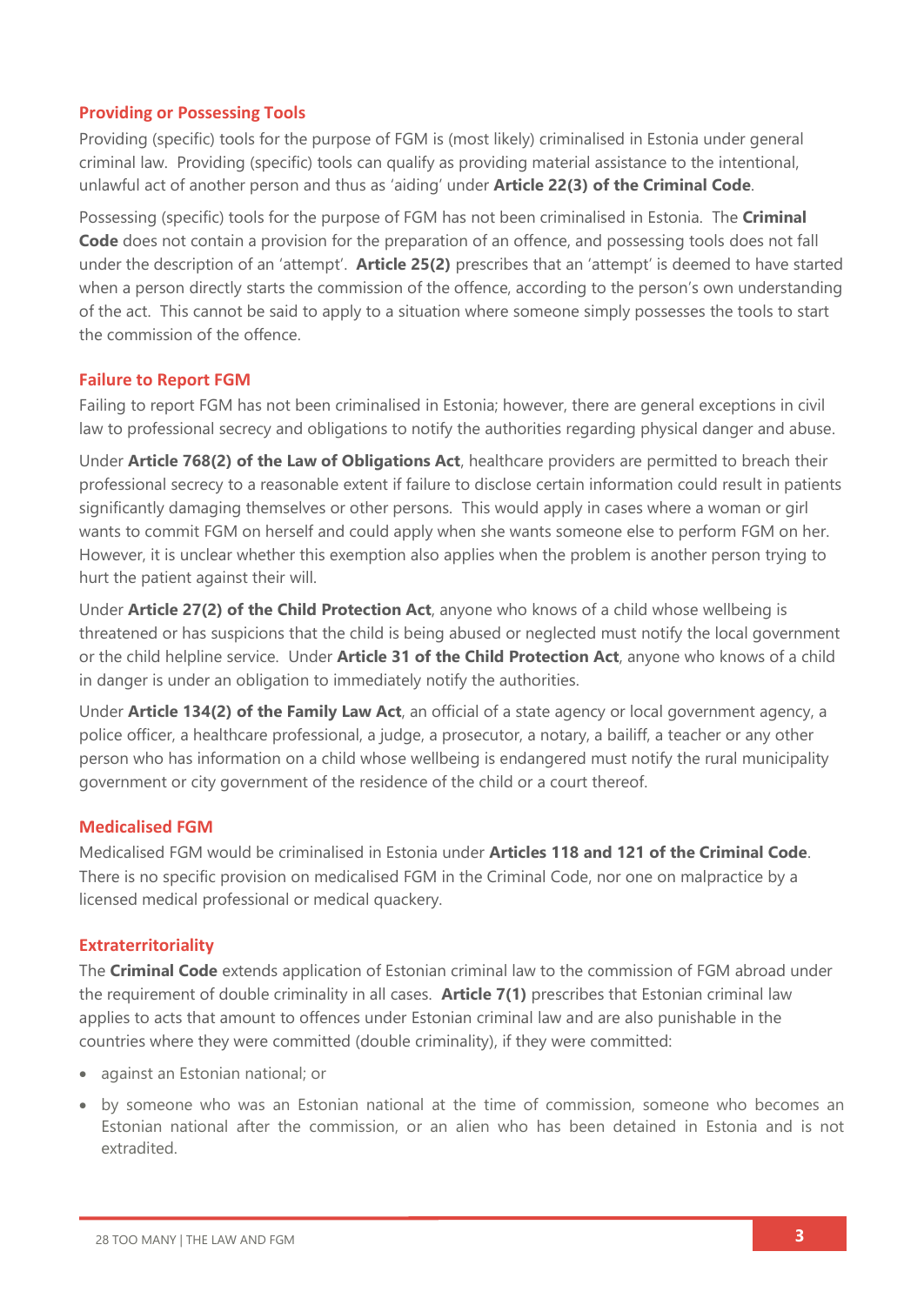However, in cases where FGM is not a criminal offence in the country itself, **Article 134** could apply, since it is a requirement of this provision that the victim does not have any legal protection against the treatment they are subjected to in the country they have been taken to.

**Article 8** does prescribe that double criminality is not required regarding any acts committed outside the territory of Estonia if the criminality of the act arises from international obligations binding on Estonia. This could be the case for FGM, since Estonia has ratified the Istanbul Convention.<sup>4</sup>

## **Penalties**

There are penalties for committing FGM and crimes related to FGM in Estonia, depending on which provision of the **Criminal Code** FGM can be prosecuted under in a specific instance.

- Article 118(1) prescribes a sentence of four- to twelve-years' imprisonment for causing serious health damage.
- Article 121(1) prescribes a sentence of up to one year's imprisonment or a fine for physical abuse.
- Article 121(2) prescribes a sentence of up to five years' imprisonment or a fine for physically abusing someone in a close relationship or relationship of subordination, or for causing health damage that persists for at least four weeks.
- Article 134(1) prescribes a sentence of up to five years' imprisonment or a fine for abduction.
- Article 134(2) prescribes a sentence of two- to ten-years' imprisonment for abducting a minor.

Under **Articles 22(4) and 22(5)** those who procure, aid in or abet FGM may be punished with the same sentences as principal offenders as prescribed by **Articles 118, 121 and 134**. The Court may choose to apply mitigated sentences as described by **Article 60**, but is not obligated to do so.

Under **Article 25(6)**, the same applies to someone who attempts to commit FGM. The Court may choose to apply mitigated sentences under **Article 60**, but is not obligated to do so.

### **Protection**

### **Protecting Uncut Women and Girls**

Uncut girls can be protected through child protection laws in general civil law. Under the **Child Protection Act**, measures and out-of-home placement are available when a child is in need in of assistance or in danger.

**Article 26 of the Child Protection Act** prescribes that a child is deemed to be in need of assistance when the child's wellbeing is threatened or when suspicions of abuse or neglect of a child or any other situation violating the rights of the child have arisen. If, after assessment, a child is deemed to be in need of assistance, the local government will provide for assistance in accordance with **Article 29 of the Child Protection Act**.

The **Child Protection Act** does not contain any set measures or structures of support that may be provided, but refers to **Article 29:1 of the Social Welfare Act** on case management, which prescribes a case-by-case approach in which the local government, within its competences, may choose a set of measures.

Based on **Article 29(3) of the Child Protection Act**, the local government may also forward the child's case to a competent official.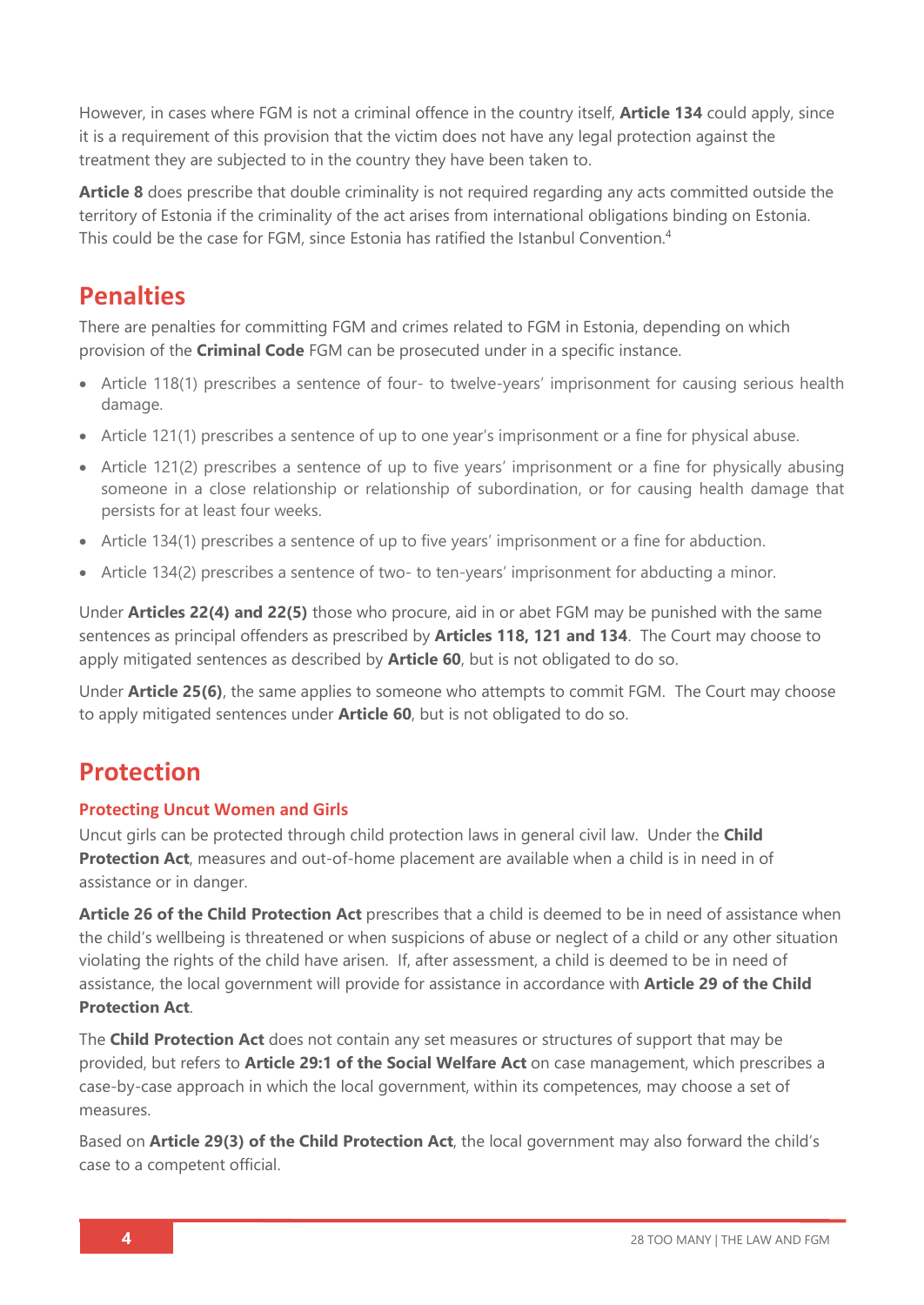**Article 135(1) of the Family Law Act** prescribes that a court may separate a child from the parents only if damage to the interests of the child cannot be prevented by other supporting measures.

A child may be placed out of the home (temporarily) if considered to be a child in danger. **Article 30 of the Child Protection Act** describes a 'child in danger' as a child who is in a situation that endangers his or her life or health. **Article 32(1)**, in conjunction with **Article 32(3)**, prescribes that, if necessary, a child protection official, the local government or the police may, without consent of the parent(s), place a child in danger in safety until the danger has passed. Under **Article 33(1)**, the local government or Social Insurance Board may separate a child from the family, without consent of the parent(s), if:

- the child has been endangered due to the activity or inactivity of the parent(s); or
- the parent(s) refuse(s) the temporary placement of the child with a service provider.

If necessary, the local government and Social Insurance Board may also determine the procedure of communication of the parent and the child.

**Article 135(2) of the Family Law Act** prescribes that a court may only deprive a parent of the right of custody if other measures have not yielded any results or if there is reason to presume that the application of the measures is not sufficient to prevent danger.

There are no specific or general laws protecting uncut women, aside from general criminal law.

# **Implementation of The Law**

### **Court Cases**

There are no Estonian court cases in relation to FGM known to 28 Too Many.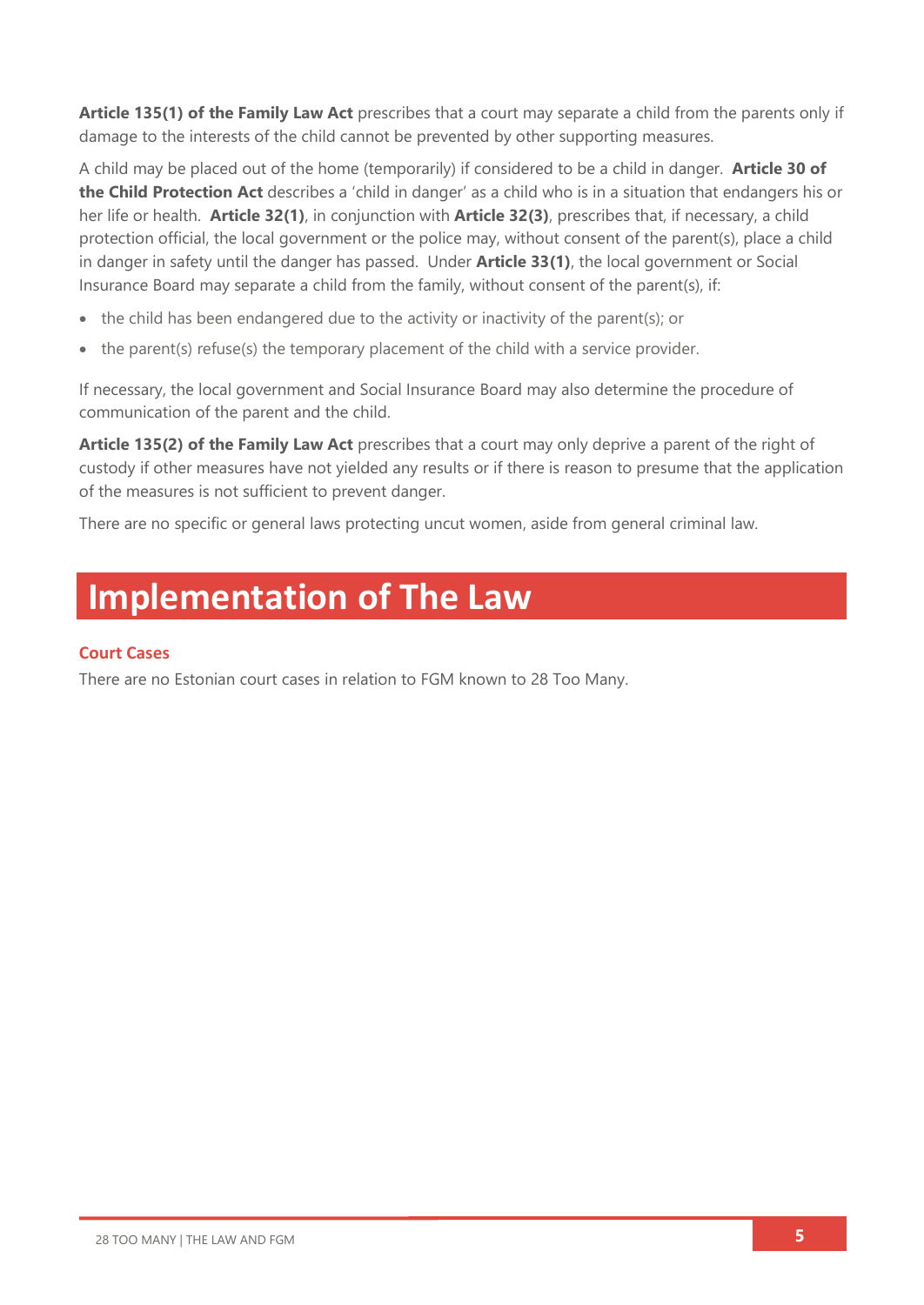# **Conclusions and Recommendations**

### **Conclusions**

FGM is **not explicitly criminalised** in Estonia under a specific law, provision or governmental declaration. However, Estonia has ratified conventions condemning FGM, including the Istanbul Convention, and general criminal law does implicitly apply to the practice.

Consequently, the law does not contain any definition of 'FGM' and it is not clear whether all **types of FGM** would fall under general assault laws.

**Procuring, aiding and abetting** FGM would be criminalised through general laws on participation in offences.

There is an obligation under general civil law for anyone to **report** cases where FGM has been performed or is imminent.

The Criminal Code extends **extraterritorial application** of Estonian criminal law to the commission of FGM abroad under the requirement of double criminality in all cases.

### **Recommendations**

We recommend that Estonia order an inquiry into the prevalence of FGM and the number of possible girls and women at risk of it.

We recommend that Estonia issue a governmental declaration confirming the application of criminal law to FGM, including a definition of FGM that corresponds to the WHO's and specifying that FGM is a criminal offence if performed on a woman or girl of any age, regardless of (perceived) consent (especially in the case of a minor).

We also recommend that Estonia remove the requirement of double criminality in all cases for the performance of FGM abroad.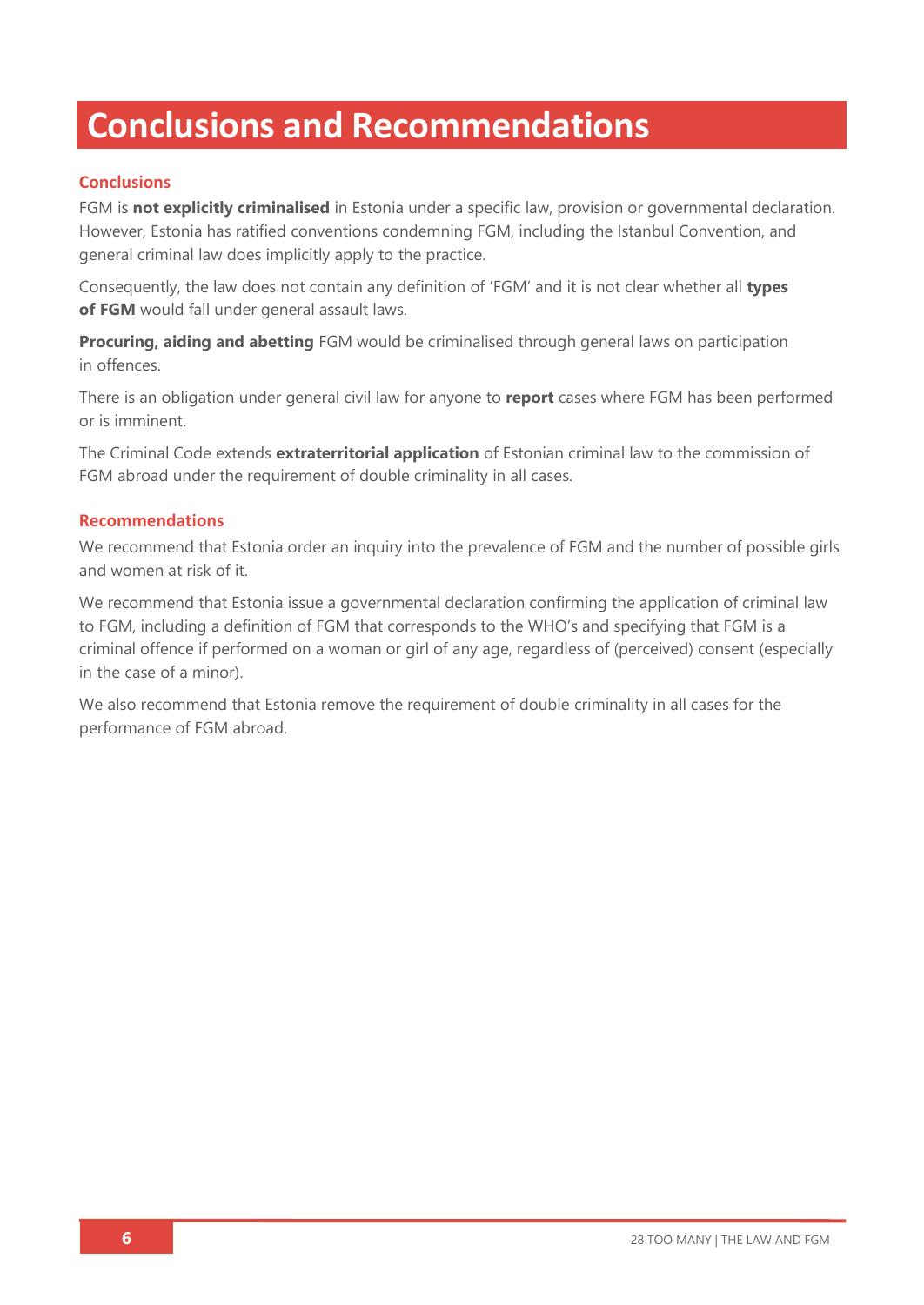# **Appendix I: International and Regional Treaties**

| <b>ESTONIA</b>                                                                                                   | <b>Signed</b>        | Ratified/<br><b>Acceded</b> | <b>Reservations on</b><br>reporting? |  |
|------------------------------------------------------------------------------------------------------------------|----------------------|-----------------------------|--------------------------------------|--|
| <b>International</b>                                                                                             |                      |                             |                                      |  |
| <b>International Covenant on Civil &amp; Political Rights</b><br>$(1966)$ $(ICCPR)^5$                            | $\times$             | $\checkmark$<br>1991        | <b>No</b>                            |  |
| <b>International Covenant on Economic, Social &amp;</b><br>Cultural Rights (1966) (ICESCR) <sup>6</sup>          | $\times$             | $\checkmark$<br>1991        | No.                                  |  |
| <b>Convention on the Elimination of All forms of</b><br>Discrimination Against Women (1979) (CEDAW) <sup>7</sup> | $\chi$               | $\checkmark$<br>1991        | <b>No</b>                            |  |
| Convention on the Rights of the Child (1989) (CRC) <sup>8</sup>                                                  | $\times$             | $\checkmark$<br>1991        | No                                   |  |
| <b>Regional</b>                                                                                                  |                      |                             |                                      |  |
| <b>Istanbul Convention<sup>9</sup></b>                                                                           | $\checkmark$<br>2014 | $\checkmark$<br>2017        | <b>No</b>                            |  |
| <b>European Convention on Human Rights<sup>10</sup></b>                                                          | $\checkmark$<br>1993 | $\checkmark$<br>1996        | <b>No</b>                            |  |

**'Signed'**: a treaty is signed by countries following negotiation and agreement of its contents.

**'Ratified'**: once signed, most treaties and conventions must be ratified (i.e. approved through the standard national legislative procedure) to be legally effective in that country.

**'Acceded'**: when a country ratifies a treaty that has already been negotiated by other states.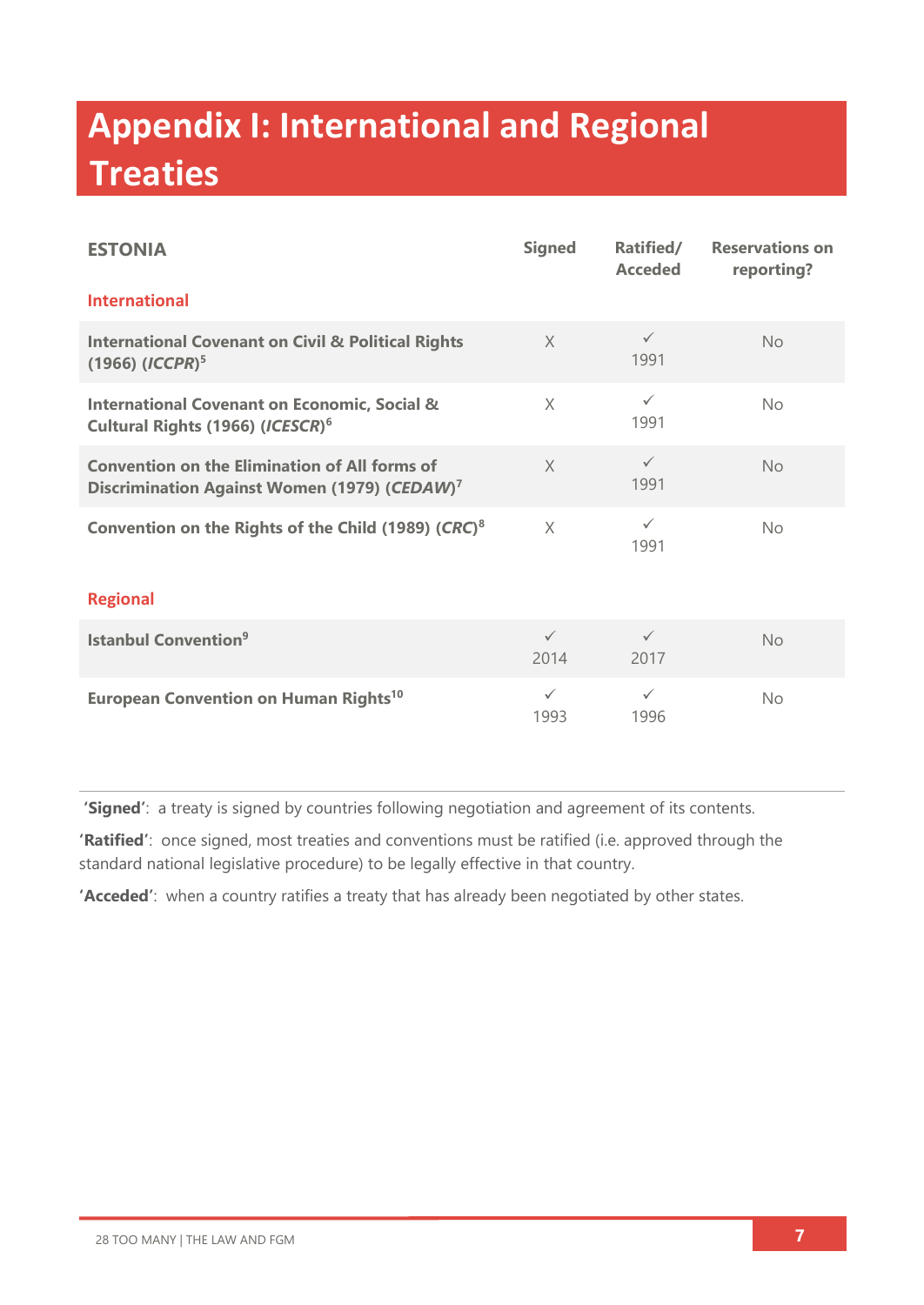# **Appendix II: National Laws**

## **Criminal Code**

### **Art. 7**

- (1) Eesti karistusseadus kehtib väljaspool Eesti territooriumi toimepandud teo kohta, mis on Eestis karistusseaduse järgi kuritegu, kui teo toimepanemise kohas on selline tegu karistatav või seal ei kehti ükski karistusõigus ning:
	- 1) tegu on toime pandud Eesti kodaniku või Eestis registreeritud juriidilise isiku vastu või
	- 2) teo toimepanija oli teo toimepanemise ajal Eesti kodanik või sai selleks pärast teo toimepanemist või välismaalane, kes on Eestis kinni peetud ja keda ei anta välja.
- (2) Eesti karistusseadus kehtib:
	- 1) väljaspool Eesti territooriumi toimepandud teo kohta, mis on Eestis karistusseaduse järgi kuritegu ja mille toimepanija on teenistuskohustusi täitev kaitseväelane;
	- 2) väljaspool Eesti territooriumi toimepandud pistise või altkäemaksu andmise, võtmise või vahendamise või mõjuvõimuga kauplemise kohta, kui selle teo on toime pannud või selles on osalenud Eesti kodanik, Eesti ametiisik või Eestis registreeritud juriidiline isik, samuti Eestis kinnipeetud välismaalane, keda ei anta välja.

### **Art. 8**

Teo toimepanemise koha õigusest sõltumata kehtib Eesti karistusseadus väljaspool Eesti territooriumi toimepandud teo kohta, kui teo karistatavus tuleneb Eestile siduvast rahvusvahelisest kohustusest.

### **Art. 21**

- (1) Täideviija on isik, kes paneb süüteo toime ise või teist isikut ära kasutades.
- (2) Kui vähemalt kaks isikut panevad süüteo toime ühiselt ja kooskõlastatult, vastutab igaüks neist täideviijana (kaastäideviijad). Kaastäideviimine on ka see, kui mitme isiku ühine ja kooskõlastatud tegu vastab süüteokoosseisu tunnustele.

### **Art. 22**

- (1) Osavõtjad on kihutaja ja kaasaaitaja.
- (2) Kihutaja on isik, kes tahtlikult kallutab teise isiku tahtlikule õigusvastasele teole.
- (3) Kaasaaitaja on isik, kes tahtlikult osutab teise isiku tahtlikule õigusvastasele teole füüsilist, ainelist või vaimset kaasabi.
- (4) Osavõtjale mõistetakse karistus seaduse sama sätte järgi, mille järgi vastutab täideviija, kui käesoleva seadustiku §-s 24 ei ole sätestatud teisiti.
- (5) Kaasaaitaja puhul võib kohus kohaldada käesoleva seadustiku §-s 60 sätestatut.

- (1) Osavõtjad on kihutaja ja kaasaaitaja.
- (2) Kihutaja on isik, kes tahtlikult kallutab teise isiku tahtlikule õigusvastasele teole.
- (3) Kaasaaitaja on isik, kes tahtlikult osutab teise isiku tahtlikule õigusvastasele teole füüsilist, ainelist või vaimset kaasabi.
- (4) Osavõtjale mõistetakse karistus seaduse sama sätte järgi, mille järgi vastutab täideviija, kui käesoleva seadustiku §-s 24 ei ole sätestatud teisiti.
- (5) Kaasaaitaja puhul võib kohus kohaldada käesoleva seadustiku §-s 60 sätestatut.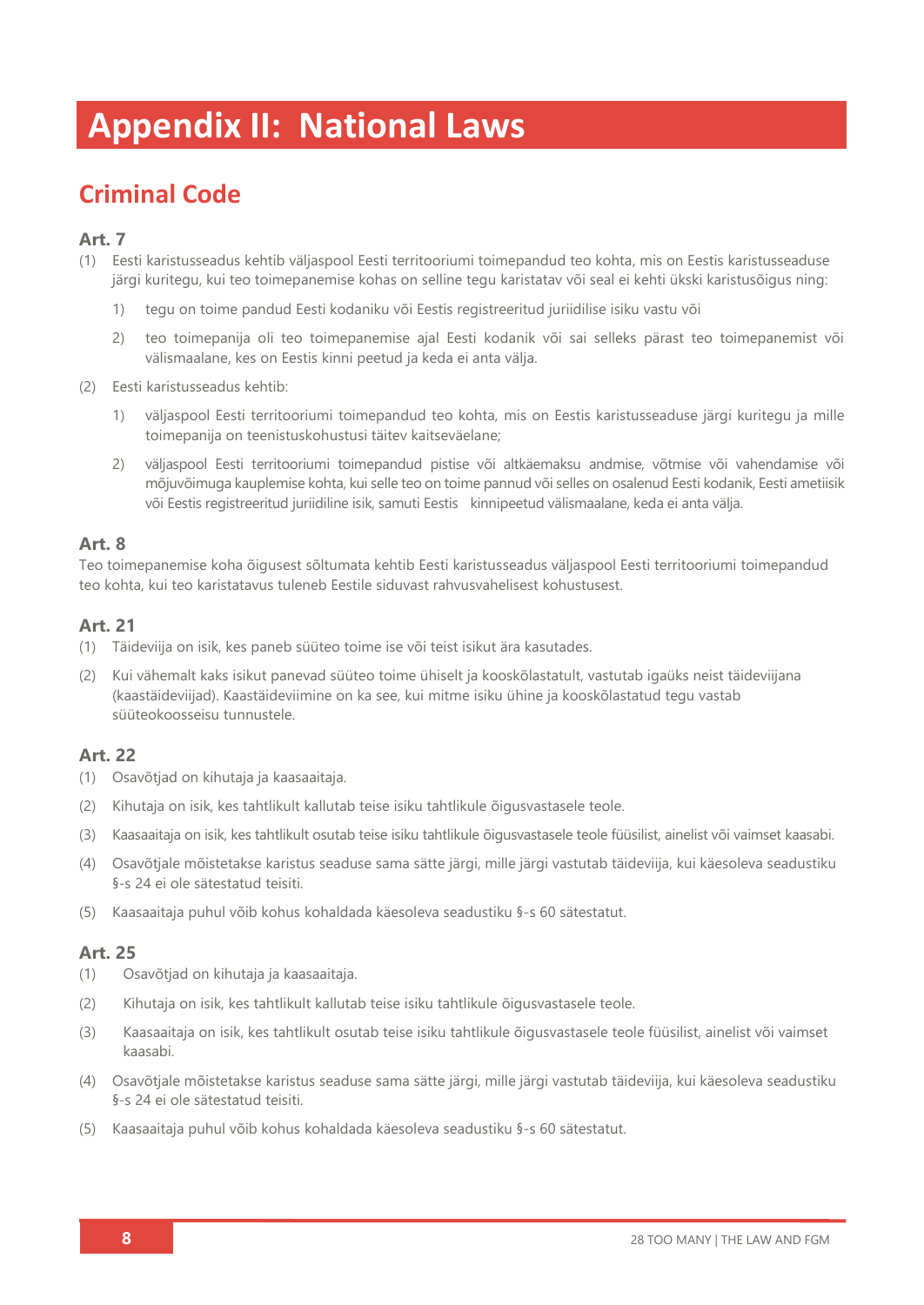### **Art. 60**

- (1) Käesoleva seadustiku üldosas nimetatud juhtudel võib kohus kergendada isiku karistust käesoleva paragrahvi lõigetes 2 kuni 4 sätestatud korras.
- (2) Kergendatud karistuse ülemmäär ei või olla üle kahe kolmandiku seaduses sätestatud karistuse ülemmäärast.
- (3) Kergendatud karistuse alammäär on käesoleva seadustiku üldosas sätestatud vastava karistusliigi alammäär.
- (4) Kui käesoleva seadustiku eriosas on kuriteo eest karistusena ette nähtud eluaegne vangistus, mõistetakse karistuse kergendamisel tähtajaline vangistus kolmest kuni viieteistkümne aastani.

### **Art. 118**

- (1) Tervisekahjustuse tekitamise eest, kui sellega on põhjustatud:
	- 1) oht elule;
	- 2) tervisehäire, mis kestab vähemalt neli kuud või kui sellega kaasneb töövõime püsiv kaotus vähemalt 40 protsenti täistöövõimest;
	- 3) raske psüühikahäire;
	- 4) raseduse katkemine;
	- 5) nägu oluliselt moonutav ravimatu vigastus;
	- 6) elundi kaotus või selle tegevuse lakkamine või
	- $7)$  surm.  $-$

karistatakse nelja- kuni kaheteistaastase vangistusega.

- (2) Käesolevas paragrahvis sätestatud teo eest, kui selle on toime pannud juriidiline isik, karistatakse rahalise karistusega.
- (3) Kohus kohaldab käesolevas paragrahvis sätestatud kuriteo eest kuriteoga saadud vara laiendatud konfiskeerimist vastavalt käesoleva seadustiku §-s 832 sätestatule.

### **Art. 121**

- (1) Teise inimese tervise kahjustamise eest, samuti valu tekitava kehalise väärkohtlemise eest karistatakse rahalise karistuse või kuni üheaastase vangistusega.
- (2) Sama teo eest, kui:
	- 1) sellega on tekitatud tervisekahjustus, mis kestab vähemalt neli nädalat;
	- 2) see on toime pandud lähi- või sõltuvussuhtes või
	- 3) see on toime pandud korduvalt, –

karistatakse rahalise karistuse või kuni viieaastase vangistusega.

(3) Käesoleva paragrahvi lõikes 1 või 2 sätestatud teo eest, kui selle on toime pannud juriidiline isik, – karistatakse rahalise karistusega.

### **Art. 134**

- (1) Vägivalla või pettusega inimese toimetamise ja jätmise eest riiki, kus teda on võimalik rassilisel, soolisel või muul põhjusel taga kiusata või alandavalt kohelda ja kus tal puudub sellise kohtlemise vastu seaduslik kaitse ja võimalus sellest riigist lahkuda, – karistatakse rahalise karistuse või kuni viieaastase vangistusega.
- (2) Sama teo eest, kui see on toime pandud:
	- 1) kahe või enama isiku suhtes või
	- 2) noorema kui kaheksateistaastase isiku suhtes, –

karistatakse kahe- kuni kümneaastase vangistusega.

(3) Käesoleva paragrahvi lõikes 1 või 2 sätestatud teo eest, kui selle on toime pannud juriidiline isik, –karistatakse rahalise karistusega.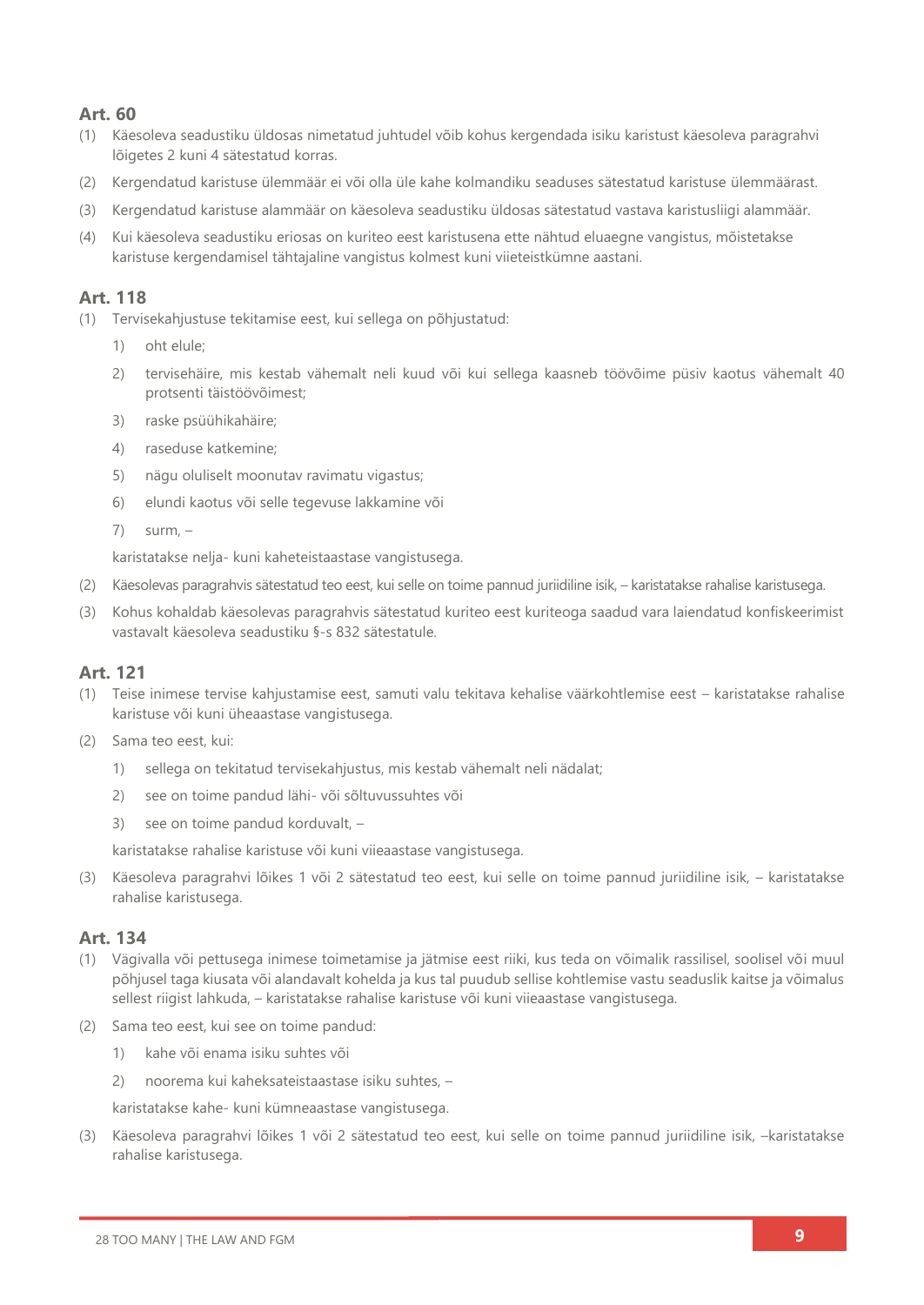## **Child Protection Act**

### **Art. 26**

Abivajav laps on laps, kelle heaolu on ohustatud või kelle puhul on tekkinud kahtlus tema väärkohtlemise, hooletusse jätmise või muu lapse õigusi rikkuva olukorra suhtes, ja laps, kelle käitumine ohustab tema enda või teiste isikute heaolu.

### **Art. 27**

- (1) Kohustus abivajavast lapsest teatada on kõigil isikutel, kellel on olemas teave abivajavast lapsest.
- (2) Abivajavast lapsest tuleb viivitamata teatada kohaliku omavalitsuse üksusele või lasteabitelefonil 116 111.
- (3) Abivajava lapse kohta teate vastu võtnud asutus või ametiisik, välja arvatud lapse rahvastikuregistrisse kantud elukoha järgne kohaliku omavalitsuse üksus või selle lastekaitsetöötaja, on kohustatud teate viivitamata edastama lapse rahvastikuregistrisse kantud elukoha järgsele kohaliku omavalitsuse üksusele.
- (4) Kui lapse rahvastikuregistrisse kantud elukoha järgne kohaliku omavalitsuse üksus ei ole teada või seda ei ole võimalik välja selgitada, tuleb teade abivajavast lapsest viivitamata edastada selle kohaliku omavalitsuse üksusele, kus laps viibib.
- (5) Abivajavast lapsest teatanud isikut ega teatamise fakti ei avalikustata, välja arvatud süüteomenetluses. Abivajavast lapsest teavitaval isikul on enda või oma perekonna kaitseks õigus jätta teavitamisel enda kohta andmed avaldamata.

### **Art. 29**

- (1) Abivajavale lapsele abi osutamine on lapse heaolu toetava meetme kohaldamine viisil, mis parandab lapse ja last kasvatava isiku vahelisi suhteid.
- (2) Abi osutamisel tuleb rakendada võrgustikutööd, järgides juhtumikorralduse põhimõtteid sotsiaalhoolekande seaduses sätestatud korras.
- (3) Kohaliku omavalitsuse üksus peab kümne päeva möödumisel abivajavast lapsest teada saamisest tegema otsuse juhtumikorralduse algatamiseks või algatamata jätmiseks või juhtumi edastamiseks pädevale ametiisikule.
- (4) Juhtumikorralduse võib algatamata jätta ainult juhul, kui lapse abivajadus on võimalik rahuldada ühekordse meetmega.
- (5) Kohaliku omavalitsuse üksus peab abivajava lapse abivajaduse hindamisel ja abi osutamisel välja selgitama ja dokumenteerima lapse arvamuse ning lisama selle lapsega seotud kohustuslikule juhtumiplaanile, kui eriseadus ei sätesta teisiti.

### **Art. 30**

Hädaohus olev laps on laps, kes on oma elu või tervist ohustavas olukorras, ja laps, kelle käitumine ohustab tema enda või teiste isikute elu või tervist.

### **Art. 31**

- (1) Kohustus hädaohus olevast lapsest teatada on kõigil isikutel, kellel on olemas teave hädaohus olevast lapsest.
- (2) Hädaohus olevast lapsest tuleb viivitamata teatada hädaabinumbril 112.

- (1) Hädaohus olevat last tuleb viivitamata abistada ning likvideerida selleks lapse elu või tervist ohtu seadnud olukord. Vajaduse korral võib hädaohus oleva lapse toimetada ohututesse tingimustesse kuni ohu möödumiseni, küsimata selleks lapse hooldusõigust teostava isiku nõusolekut.
- (2) Kui lapse ohtu sattumine ei olnud põhjustatud lapse hooldusõigust teostava isiku tegevusest või tegevusetusest või temast tulenev oht on lõppenud, antakse hädaohus olev laps üle lapse hooldusõigust teostavale isikule.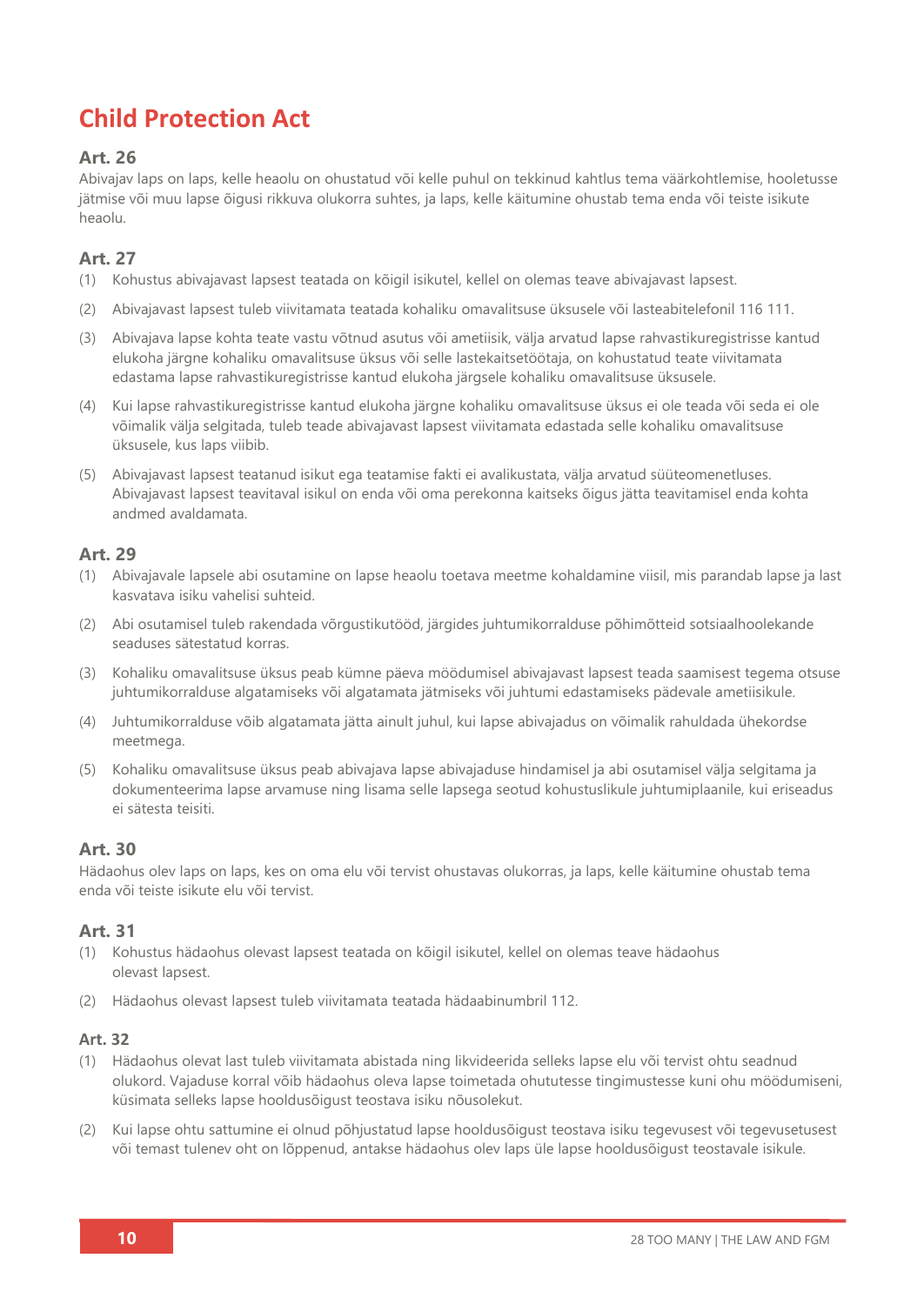- (3) Hädaohus oleva lapse toimetab ohututesse tingimustesse lapse viibimiskoha järgse kohaliku omavalitsuse üksuse lastekaitsetöötaja või politsei korrakaitseseaduse § 46 lõike 1 punktis 8 sätestatud alusel.
- (4) Hädaohus olev laps paigutatakse ohututesse tingimustesse selleks sobivat teenust osutava sotsiaal-, tervishoiuvõi haridusasutuse või isiku (edaspidi teenuseosutaja) või lapse jaoks turvalise isiku juurde sõltuvalt lapse olukorrast ja vajadustest.
- (5) Kui hädaohus olevat last ei ole võimalik üle anda lapse hooldusõigust teostavale isikule, võib lapse ajutiselt paigutada teenuseosutaja juurde sobiva teenuse saamiseks või lapse jaoks turvalise isiku juurde järgmistel juhtudel:
	- 1) lapse hooldusõigust teostava isiku nõusolekul;
	- 2) kohaliku omavalitsuse üksuse lastekaitsetöötaja otsusel, kui lapse hooldusõigust teostav isik ei ole kättesaadav, või
	- 3) Sotsiaalkindlustusameti lastekaitsetöötaja otsusel, kui lapse hooldusõigust teostav isik ei ole kättesaadav.

- (1) Kohaliku omavalitsuse üksus või Sotsiaalkindlustusamet võib eraldada lapse perekonnast ja vajaduse korral määrata lapse ja vanema suhtluskorra enne hooldusõiguse piiramise kohtumäärust, kui lapse jätmine perekonda või vanema ja lapse vaheline suhtlus ohustab lapse tervist või elu. Kohaliku omavalitsuse üksus või Sotsiaalkindlustusamet teeb otsuse hädaohus oleva lapse ajutiseks perekonnast eraldamiseks järgmistel juhtudel:
	- 1) lapse ohtu sattumise on põhjustanud lapse hooldusõigust teostav isik oma tegevuse või tegevusetusega;
	- 2) lapse hooldusõigust teostav isik keeldub lapse ajutisest paigutamisest teenuseosutaja juurde sobiva teenuse saamiseks.
- (2) Käesoleva paragrahvi lõikes 1 nimetatud otsusega eraldatakse hädaohus olev laps perekonnast ja määratakse tema viibimiskoht ning vajaduse korral lapse ja vanema suhtluskord kuni 72 tunniks alates lapse perekonnast eraldamisest.
- (3) Kohaliku omavalitsuse üksus või Sotsiaalkindlustusamet peab hindama lapse olukorda ja abivajadust ning käesoleva paragrahvi lõikes 2 sätestatud tähtaega arvestades pöörduma kohtusse hooldusõiguse ja vajaduse korral suhtlusõiguse piiramiseks perekonnaseaduses sätestatud alustel.
- (4) Kui hädaohus olev laps tuleb ise või satub muul viisil teenuseosutaja juurde, peab teenuseosutaja viivitamata taotlema käesoleva paragrahvi lõikes 1 nimetatud otsust lapse ajutise perekonnast eraldamise kohta, kui talle on saanud teatavaks või tal on alust arvata, et lapse hooldusõigust teostav isik on põhjustanud lapse hädaohtu sattumise.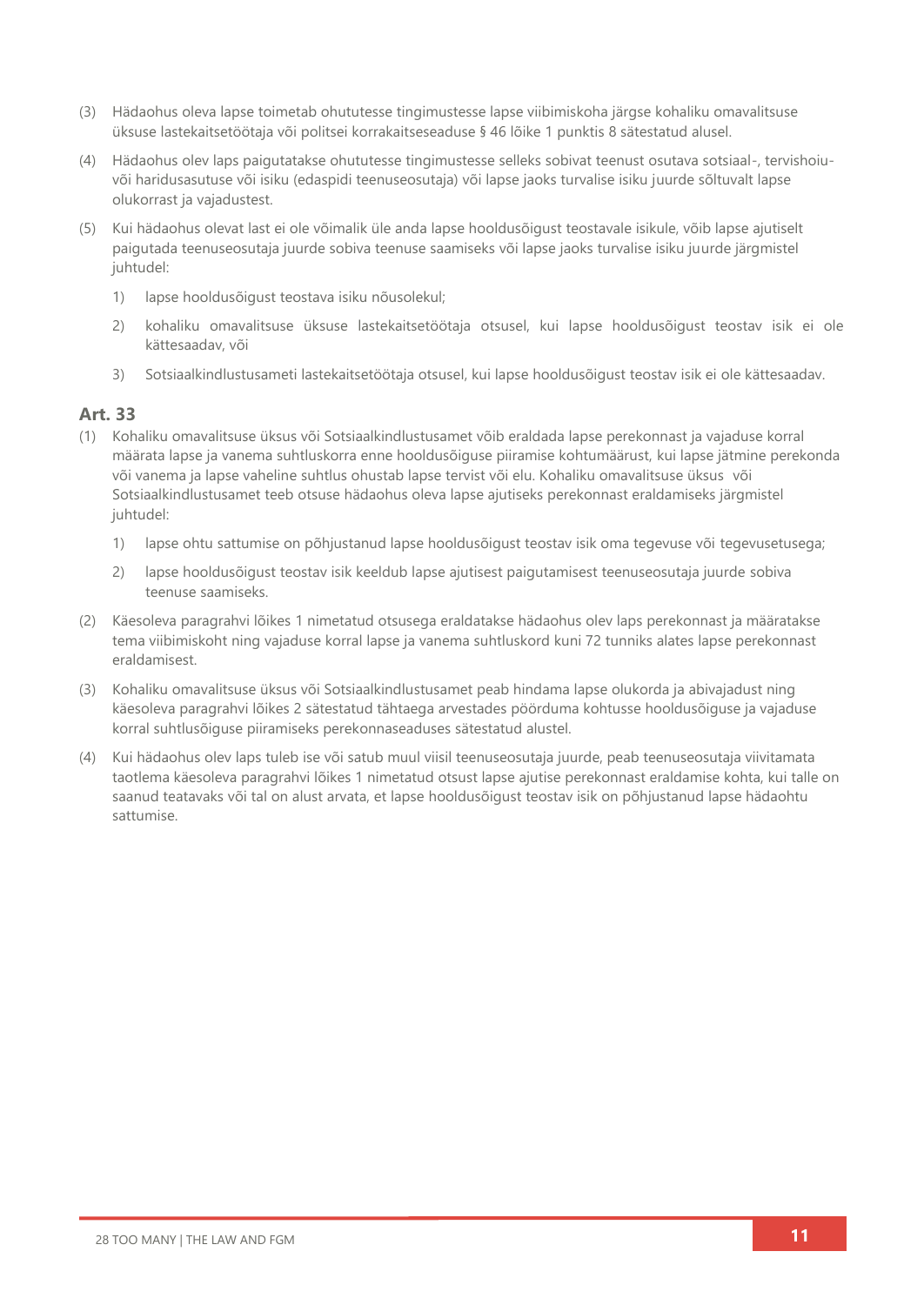## **Social Welfare Act**

### **Art. 29:1**

- (1) Kui isik vajab iseseisva toimetuleku parandamiseks pikaajalist ja mitmekülgset abi, mis hõlmab ka sotsiaalteenuse või -toetuse määramise vajadust, kasutatakse abi osutamisel juhtumikorralduse põhimõtet.
- (2) Abi osutamine juhtumikorralduse põhimõttel hõlmab:
	- 1) isiku juhtumi hindamist;
	- 2) eesmärkide püstitamist ja tegevuste planeerimist;
	- 3) juhtumiplaani ja selle juurde kuuluva tegevuskava koostamist;
	- 4) isiku nõustamist ja juhendamist tegevuskava täitmisel;
	- 5) tegevuste läbiviimist erinevate isikute või asutuste poolt;
	- 6) tulemuste hindamist ja vajaduse korral juhtumiplaani ning selle juurde kuuluva tegevuskava muutmist.
- (3) Juhtumiplaan on kirjalik dokument, mis koosneb hinnangust isiku abivajadusele ja tema probleemide lahendamist käsitlevast tegevuskavast. Juhtumiplaan on informatiivse tähendusega.
- (4) Juhtumiplaanile kirjutavad alla kohaliku omavalitsusüksuse sotsiaalvaldkonnaga tegelev ametnik või kohaliku omavalitsusüksuse volitatud isik ning isik, kellele juhtumiplaan on koostatud. Abivajav isik kinnitab allkirjaga, et ta on tutvunud juhtumiplaani sisuga ning et ta osaleb juhtumiplaanis nimetatud tegevuste elluviimisel.
- (5) Juhtumiplaani vormi kehtestab valdkonna eest vastutav minister määrusega.

## **Family Law Act**

- (1) Kohus võib lapse vanematest eraldada ainult juhul, kui lapse huvide kahjustamist ei ole võimalik ära hoida vanemate ja lapse suhtes kasutusele võetud muude toetavate abinõudega.
- (2) Isikuhooldusõiguse võib kohus vanemalt täielikult ära võtta üksnes juhul, kui teised abinõud ei ole tulemusi andnud või kui on põhjust eeldada, et nende rakendamisest ei piisa ohu ärahoidmiseks.
- (3) Isikuhooldusõiguse olulise piiramise või täieliku äravõtmise asja läbivaatamisel kaasab kohus menetlusse arvamuse andmiseks valla- või linnavalitsuse.
- (4) Kui lapse jätmine perekonda ohustab lapse tervist või elu, võib valla- või linnavalitsus lapse perekonnast eraldada enne kohtumäärust. Sellisel juhul peab valla- või linnavalitsus viivitamata esitama kohtule avalduse vanema õiguste piiramiseks lapse suhtes.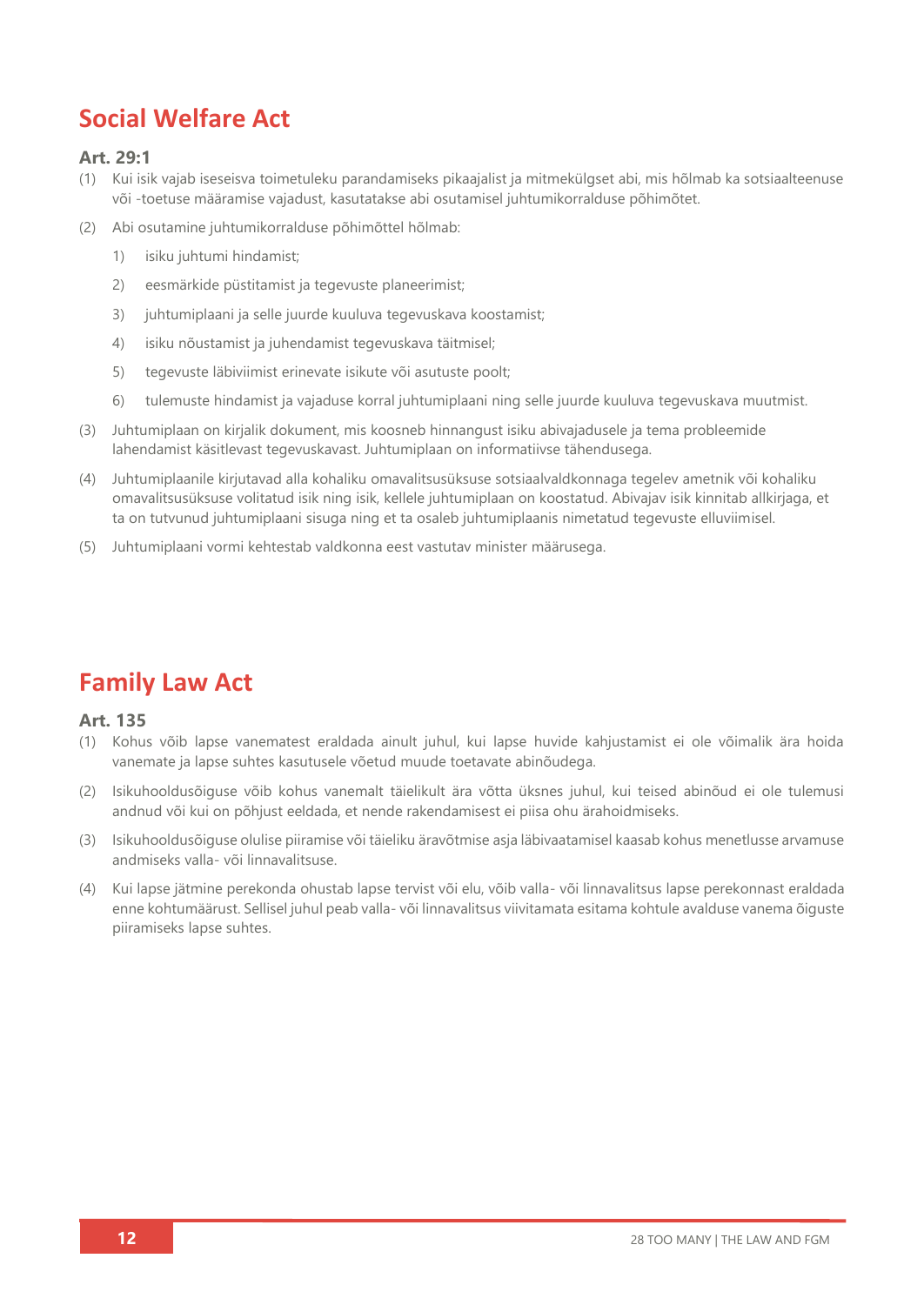- 1 Statistics Estonia (2021) *Population figure*. Available at [https://www.stat.ee/en/find-statistics/statistics](https://www.stat.ee/en/find-statistics/statistics-theme/population/population-figure)[theme/population/population-figure](https://www.stat.ee/en/find-statistics/statistics-theme/population/population-figure) (accessed 30 June 2021).
- 2 European Institute for Gender Equality (2021) *Current situation of female genital mutilation in Estonia*. Available at <https://eige.europa.eu/publications/current-situation-and-trends-female-genital-mutilation-estonia> (accessed 30 June 2021).
- 3 Council of Europe (2021) *Chart of signatures and ratifications of Treaty 210, Convention on preventing and combating violence against women and domestic violence*. Available at [https://www.coe.int/en/web/conventions/full-list/-/conventions/treaty/197/](https://www.coe.int/en/web/conventions/full-list/-/conventions/treaty/197/?module=signatures-by-treaty&treatynum=210) [?module=signatures-by-treaty&treatynum=210](https://www.coe.int/en/web/conventions/full-list/-/conventions/treaty/197/?module=signatures-by-treaty&treatynum=210) (accessed 30 June 2021).
	- Council of Europe (2021) *Reservations and Declarations for Treaty 210, Convention on preventing and combating violence against women and domestic violence*. Available at [https://www.coe.int/en/web/conventions/full-list/-](https://www.coe.int/en/web/conventions/full-list/-/conventions/treaty/197/?module=declarations-by-treaty&numSte=210&codeNature=0) [/conventions/treaty/197/?module=declarations-by-treaty&numSte=210&codeNature=0](https://www.coe.int/en/web/conventions/full-list/-/conventions/treaty/197/?module=declarations-by-treaty&numSte=210&codeNature=0) (accessed 30 June 2021).
- 4 *Convention on the Rights of the Child* (1989) United Nation Treaty Collection: Status of Treaties. Available at [https://treaties.un.org/pages/ViewDetails.aspx?src=TREATY&mtdsg\\_no=IV-11&chapter=4&clang=\\_en](https://treaties.un.org/pages/ViewDetails.aspx?src=TREATY&mtdsg_no=IV-11&chapter=4&clang=_en) (accessed 30 June 2021).
- 5 *International Covenant on Civil and Political Rights* (1966) United Nations Treaty Collection: Status of Treaties*.* Available at [https://treaties.un.org/Pages/](https://treaties.un.org/Pages/ViewDetails.aspx?src=TREATY&mtdsg_no=IV-4&chapter=4&clang=_en) [ViewDetails.aspx?src=TREATY&mtdsg\\_no=IV-4&chapter=4&clang=\\_en](https://treaties.un.org/Pages/ViewDetails.aspx?src=TREATY&mtdsg_no=IV-4&chapter=4&clang=_en) (accessed 30 June 2021).
- 6 *International Covenant on Economic, Social and Cultural Rights* (1966) United Nations Treaty Collection: Status of Treaties. Available at [https://treaties.un.org/Pages/ViewDetails.aspx?src=TREATY&mtdsg\\_no=IV-3&chapter=4](https://treaties.un.org/Pages/ViewDetails.aspx?src=TREATY&mtdsg_no=IV-3&chapter=4) (accessed 30 June 2021).
- 7 *Convention on the Elimination of All Forms of Discrimination Against Women* (1979) United Nations Treaty Collection: Status of Treaties. Available at [https://treaties.un.org/Pages/](https://treaties.un.org/Pages/ViewDetails.aspx?src=IND&mtdsg_no=IV-8&chapter=4&clang=_en#9) [ViewDetails.aspx?src=IND&mtdsg\\_no=IV-8&chapter=4&clang=\\_en#9](https://treaties.un.org/Pages/ViewDetails.aspx?src=IND&mtdsg_no=IV-8&chapter=4&clang=_en#9) (accessed 30 June 2021).
- 8 *Convention on the Rights of the Child* (1989) United Nation Treaty Collection: Status of Treaties. Available at [https://treaties.un.org/pages/ViewDetails.aspx?src=TREATY&mtdsg\\_no=IV-11&chapter=4&clang=\\_en](https://treaties.un.org/pages/ViewDetails.aspx?src=TREATY&mtdsg_no=IV-11&chapter=4&clang=_en) (accessed 30 June 2021).
- 9 Council of Europe (2021) *Chart of signatures and ratifications of Treaty 210, Convention on preventing and combating violence against women and domestic violence*. Available at [https://www.coe.int/en/web/conventions/full-list/-/conventions/treaty/197/](https://www.coe.int/en/web/conventions/full-list/-/conventions/treaty/197/?module=signatures-by-treaty&treatynum=210) [?module=signatures-by-treaty&treatynum=210](https://www.coe.int/en/web/conventions/full-list/-/conventions/treaty/197/?module=signatures-by-treaty&treatynum=210) (accessed 30 June 2021).
	- Council of Europe (2021) *Reservations and Declarations for Treaty 210, Convention on preventing and combating violence against women and domestic violence*. Available at [https://www.coe.int/en/web/conventions/full-list/-](https://www.coe.int/en/web/conventions/full-list/-/conventions/treaty/197/?module=declarations-by-treaty&numSte=210&codeNature=0) [/conventions/treaty/197/?module=declarations-by-treaty&numSte=210&codeNature=0](https://www.coe.int/en/web/conventions/full-list/-/conventions/treaty/197/?module=declarations-by-treaty&numSte=210&codeNature=0) (accessed 30 June 2021).
- 10 Council of Europe (2021) *Chart of Signatures and Ratifications of Treaty 005, Convention for the Protection of Human Rights and Fundamental Freedoms*. Available at [coe.int/en/web/conventions/full-list/-](file://///System/Volumes/Data/Work%20files/28TooMany/28TM_EUReport%20Design/28TM_EUROPEReports/ESTONIA/coe.int/en/web/conventions/full-list/-/conventions/treaty/005/signatures%253fmodule=signatures-by-treaty&treatynum=005) [/conventions/treaty/005/signatures?module=signatures-by-treaty&treatynum=005](file://///System/Volumes/Data/Work%20files/28TooMany/28TM_EUReport%20Design/28TM_EUROPEReports/ESTONIA/coe.int/en/web/conventions/full-list/-/conventions/treaty/005/signatures%253fmodule=signatures-by-treaty&treatynum=005) (accessed 30 June 2021).
	- Council of Europe (2021) *Reservations and Declarations for Treaty 005, Convention for the Protection of Human Rights and Fundamental Freedoms*. Available at [https://www.coe.int/en/web/conventions/full-list/-](https://www.coe.int/en/web/conventions/full-list/-/conventions/treaty/005/?module=declarations-by-treaty&numSte=005&codeNature=0) [/conventions/treaty/005/?module=declarations-by-treaty&numSte=005&codeNature=0](https://www.coe.int/en/web/conventions/full-list/-/conventions/treaty/005/?module=declarations-by-treaty&numSte=005&codeNature=0) (accessed 30 June 2021).

*Cover images:* Kapi Ng (2019) *The Viru gate of Old Town Tallinn, which is consisted of two towers and is the most recognizable entrance of Tallinn Old Town*. Shutterstock ID 1524147119. Fahri Ramdani (2020) *'my love' – woman in green hajib standing near green plants*. Available at [https://unsplash.com/photos/DnLCNwHabf8.](https://unsplash.com/photos/DnLCNwHabf8)

*Please note that the use of a photograph of any girl or woman in this report does not imply that she has, nor has not, undergone FGM.*